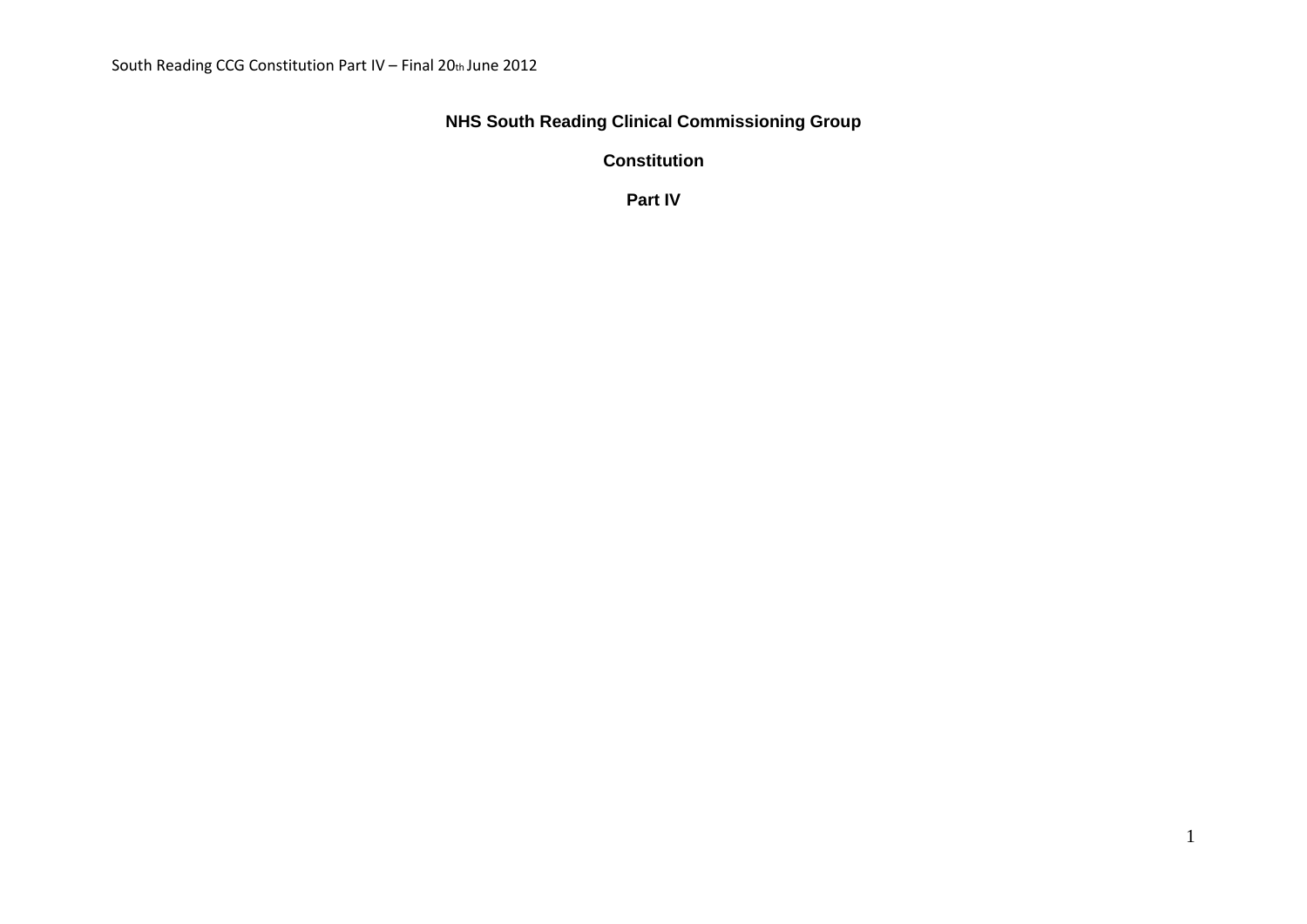## 1. **SCHEDULE OF MATTERS RESERVED TO THE CCG AND SCHEME OF DELEGATION**

- 1.1 The arrangements made by the CCG as set out in this scheme of reservation and delegation of decisions shall have effect as if incorporated in the CCG's constitution.
- 1.2 The CCG remains accountable for all of its functions, including those that it has delegated.

| <b>Policy Area</b>           | <b>Decision</b>                                                                                                                                                                                                                                                                                                                                                                                                                     | <b>Reserved to</b><br>the<br><b>Membership</b> | <b>Reserved or</b><br>delegated to<br>Governing<br><b>Body</b> | <b>AO</b> | <b>CFO</b> | <b>Committees</b><br>and Sub-<br>committees |
|------------------------------|-------------------------------------------------------------------------------------------------------------------------------------------------------------------------------------------------------------------------------------------------------------------------------------------------------------------------------------------------------------------------------------------------------------------------------------|------------------------------------------------|----------------------------------------------------------------|-----------|------------|---------------------------------------------|
| 1. REGULATION<br>AND CONTROL | 1.1 Determine the arrangements by<br>which the members of the CCG<br>approve those decisions that are<br>reserved for the membership.                                                                                                                                                                                                                                                                                               | $\mathbf{x}$                                   |                                                                |           |            |                                             |
| 1. REGULATION<br>AND CONTROL | 1.2 Consideration and approval of<br>applications to the NHS<br>Commissioning Board on any matter<br>concerning changes to the CCG's<br>constitution, including terms of<br>reference for the CCG's governing<br>body, its committees, membership of<br>committees, the overarching scheme<br>of reservation and delegated powers,<br>arrangements for taking urgent<br>decisions, standing orders and prime<br>financial policies. | X                                              |                                                                |           |            |                                             |
| 1. REGULATION<br>AND CONTROL | 1.3 Exercise or delegation of those<br>functions of the clinical<br>commissioning CCG which have not<br>been retained as reserved by the<br>CCG, delegated to the governing                                                                                                                                                                                                                                                         |                                                | $\boldsymbol{\mathsf{x}}$                                      |           |            |                                             |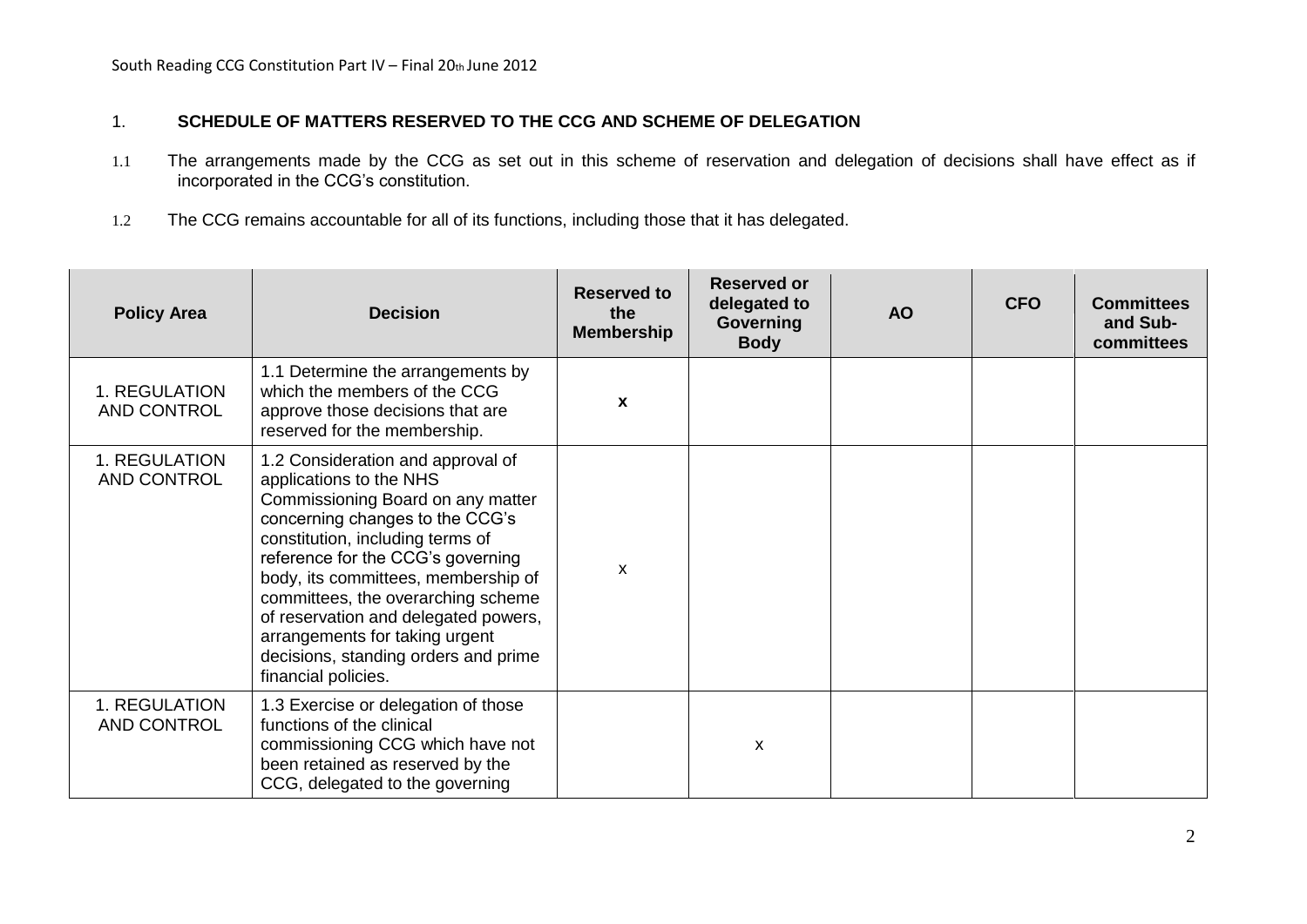| <b>Policy Area</b>           | <b>Decision</b>                                                                                                                                                                                                                                                                                                                                                                                                                                                                                                                                                                                                                                                                                                                                            | <b>Reserved to</b><br>the<br><b>Membership</b> | <b>Reserved or</b><br>delegated to<br>Governing<br><b>Body</b> | <b>AO</b> | <b>CFO</b> | <b>Committees</b><br>and Sub-<br>committees |
|------------------------------|------------------------------------------------------------------------------------------------------------------------------------------------------------------------------------------------------------------------------------------------------------------------------------------------------------------------------------------------------------------------------------------------------------------------------------------------------------------------------------------------------------------------------------------------------------------------------------------------------------------------------------------------------------------------------------------------------------------------------------------------------------|------------------------------------------------|----------------------------------------------------------------|-----------|------------|---------------------------------------------|
|                              | body or other committee or sub-<br>committee or any member or<br>employee                                                                                                                                                                                                                                                                                                                                                                                                                                                                                                                                                                                                                                                                                  |                                                |                                                                |           |            |                                             |
| 1. REGULATION<br>AND CONTROL | 1.4 Prepare the CCG's overarching<br>scheme of reservation and<br>delegation, which sets out those<br>decisions of the CCG reserved to the<br>membership and those delegated to<br>the<br>CCG's governing body<br>$\circ$<br>committees<br>and<br>sub-<br>$\circ$<br>committees of the CCG, or<br>its members or employees<br>$\circ$<br>and sets out those decisions of the<br>governing body reserved to the<br>governing body and those delegated<br>to the<br>o governing<br>body's<br>committees<br>and<br>sub-<br>committees,<br>members of the governing<br>$\circ$<br>body,<br>individual<br>who<br>is<br>an<br>$\circ$<br>member of the CCG but<br>not the governing body or<br>a specified person<br>for inclusion in the CCG's<br>constitution. |                                                |                                                                | X         |            |                                             |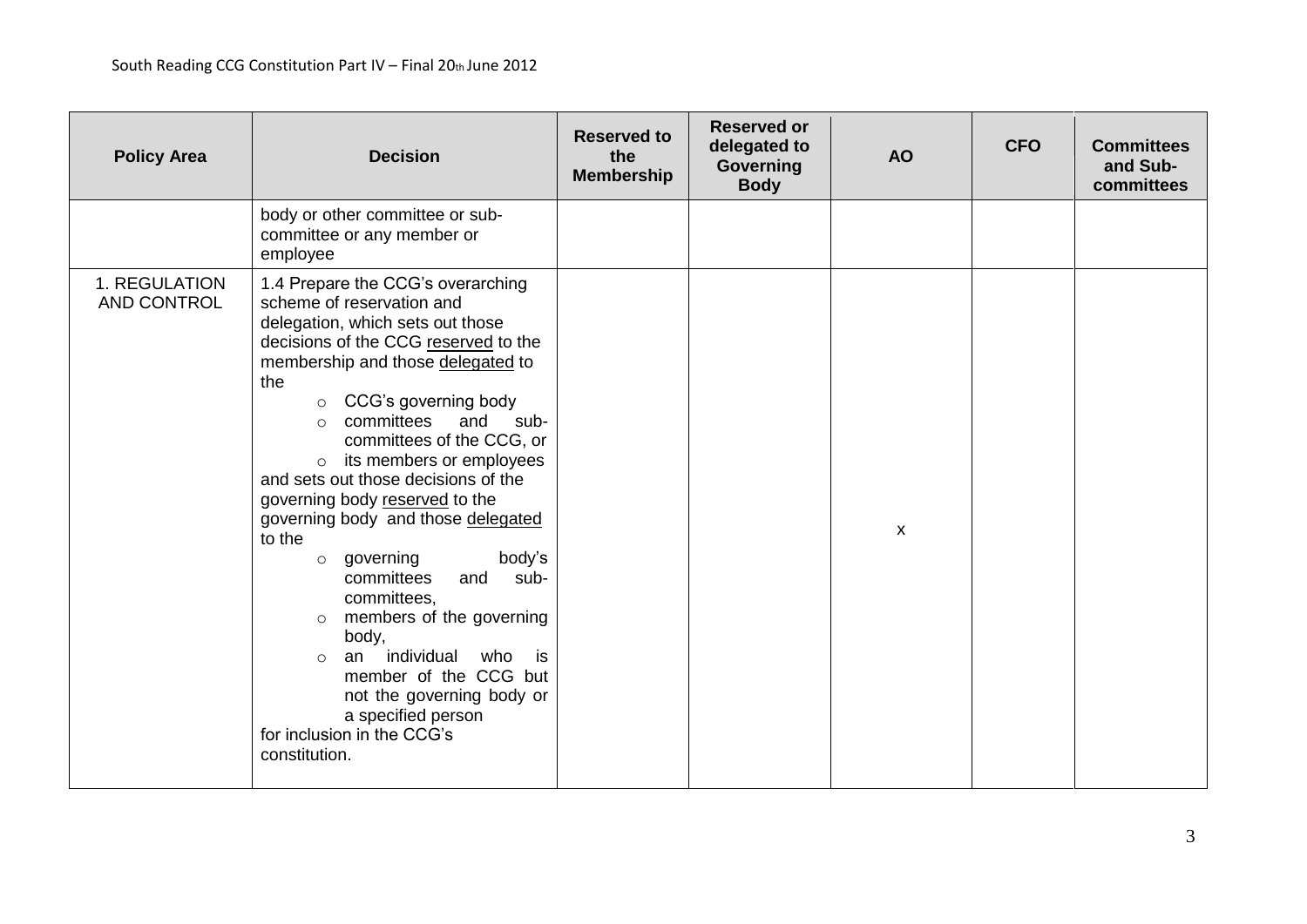| <b>Policy Area</b>                  | <b>Decision</b>                                                                                                                                                                                                                            | <b>Reserved to</b><br>the<br><b>Membership</b> | <b>Reserved or</b><br>delegated to<br>Governing<br><b>Body</b> | <b>AO</b> | <b>CFO</b>                | <b>Committees</b><br>and Sub-<br>committees |
|-------------------------------------|--------------------------------------------------------------------------------------------------------------------------------------------------------------------------------------------------------------------------------------------|------------------------------------------------|----------------------------------------------------------------|-----------|---------------------------|---------------------------------------------|
| 1. REGULATION<br><b>AND CONTROL</b> | 1.5 Approval of the CCG's<br>overarching scheme of reservation<br>and delegation.                                                                                                                                                          | X                                              |                                                                |           |                           |                                             |
| 1. REGULATION<br>AND CONTROL        | 1.6 Prepare the CCG's operational<br>scheme of delegation, which sets out<br>those key operational decisions<br>delegated to individual employees of<br>the clinical commissioning CCG, not<br>for inclusion in the CCG's<br>constitution. |                                                |                                                                | X         |                           |                                             |
| 1. REGULATION<br>AND CONTROL        | 1.7 Approval of the CCG's<br>operational scheme of delegation that<br>underpins the CCG's 'overarching<br>scheme of reservation and<br>delegation' as set out in its<br>constitution.                                                      |                                                | $\boldsymbol{\mathsf{x}}$                                      |           |                           |                                             |
| 1. REGULATION<br>AND CONTROL        | 1.8 Prepare detailed financial policies<br>that underpin the clinical<br>commissioning CCG's prime financial<br>policies.                                                                                                                  |                                                |                                                                |           | $\boldsymbol{\mathsf{x}}$ |                                             |
| 1. REGULATION<br>AND CONTROL        | 1.9 Approve detailed financial<br>policies.                                                                                                                                                                                                |                                                | X                                                              |           |                           |                                             |
| 1. REGULATION<br><b>AND CONTROL</b> | 1.10 Approve arrangements for<br>managing exceptional funding                                                                                                                                                                              |                                                | X                                                              |           |                           |                                             |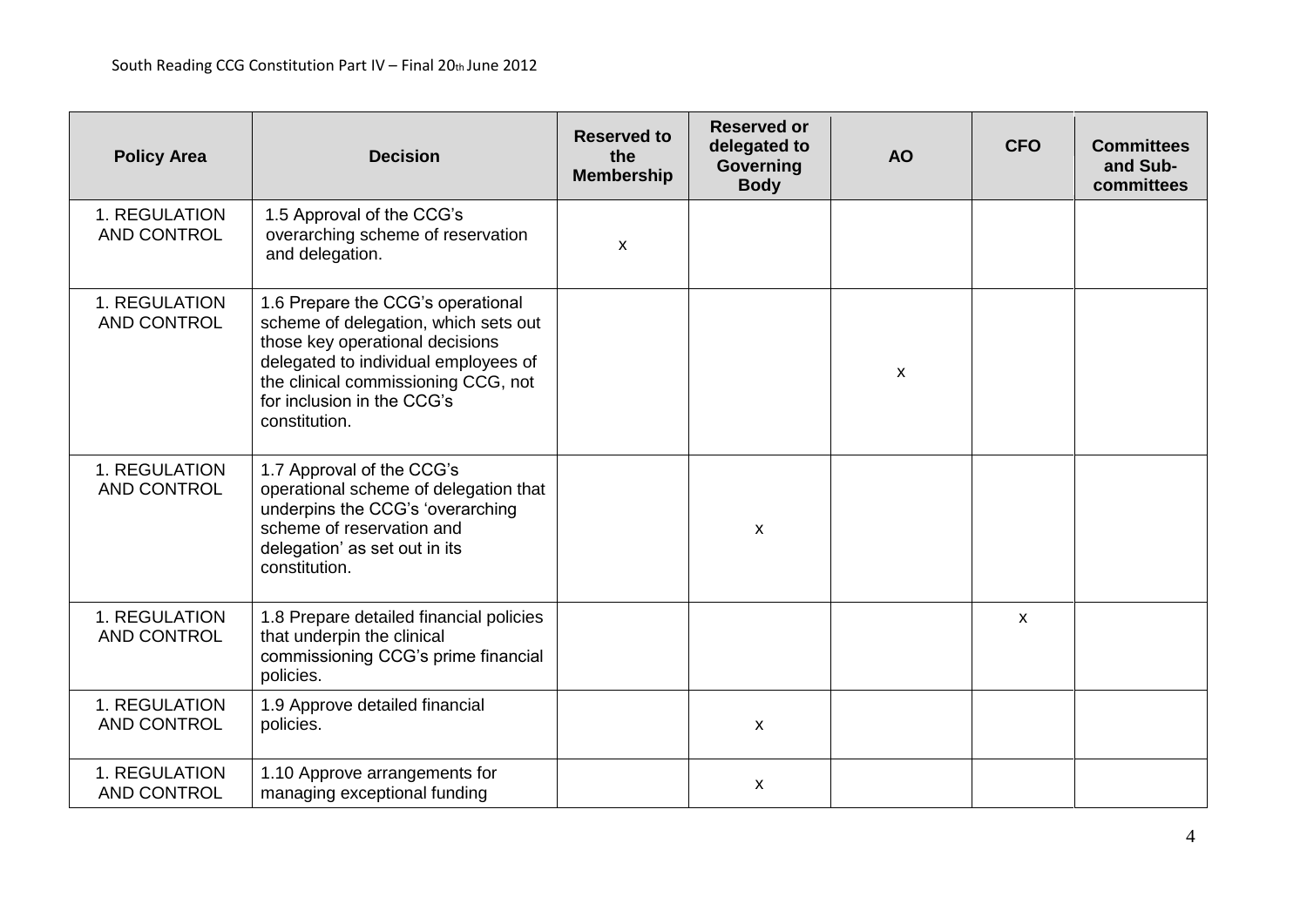| <b>Policy Area</b>                                                                                       | <b>Decision</b>                                                                                                                                                                                                                                                                                                                                       | <b>Reserved to</b><br>the<br><b>Membership</b> | <b>Reserved or</b><br>delegated to<br>Governing<br><b>Body</b> | <b>AO</b> | <b>CFO</b> | <b>Committees</b><br>and Sub-<br>committees |
|----------------------------------------------------------------------------------------------------------|-------------------------------------------------------------------------------------------------------------------------------------------------------------------------------------------------------------------------------------------------------------------------------------------------------------------------------------------------------|------------------------------------------------|----------------------------------------------------------------|-----------|------------|---------------------------------------------|
|                                                                                                          | requests.                                                                                                                                                                                                                                                                                                                                             |                                                |                                                                |           |            |                                             |
| 1. REGULATION<br>AND CONTROL                                                                             | 1.11 Set out who can execute a<br>document by signature / use of the<br>seal                                                                                                                                                                                                                                                                          |                                                | $\mathsf{x}$                                                   |           |            |                                             |
| 2. PRACTICE<br><b>MEMBER</b><br><b>REPRESENTATIVES</b><br>AND MEMBERS OF<br>THE GOVERNING<br><b>BODY</b> | 2.1 Approve the arrangements for<br>identifying<br>practice<br>$\circ$<br>members<br>to<br>represent<br>practices<br>in<br>matters<br>concerning the work of the<br>CCG; and<br>appointing clinical leaders<br>$\circ$<br>to represent the CCG's<br>membership on the CCG's<br>governing<br>body,<br>for<br>example through election<br>(if desired). |                                                | X                                                              |           |            |                                             |
| 2. PRACTICE<br><b>MEMBER</b><br><b>REPRESENTATIVES</b><br>AND MEMBERS OF<br>THE GOVERNING<br><b>BODY</b> | 2.2 Approve the appointment of<br>governing body members, the<br>process for recruiting and removing<br>non-elected members to the<br>governing body (subject to any<br>regulatory requirements) and<br>succession planning.                                                                                                                          | X                                              |                                                                |           |            |                                             |
| 2. PRACTICE                                                                                              | 2.3 Approve arrangements for                                                                                                                                                                                                                                                                                                                          |                                                | X                                                              |           |            |                                             |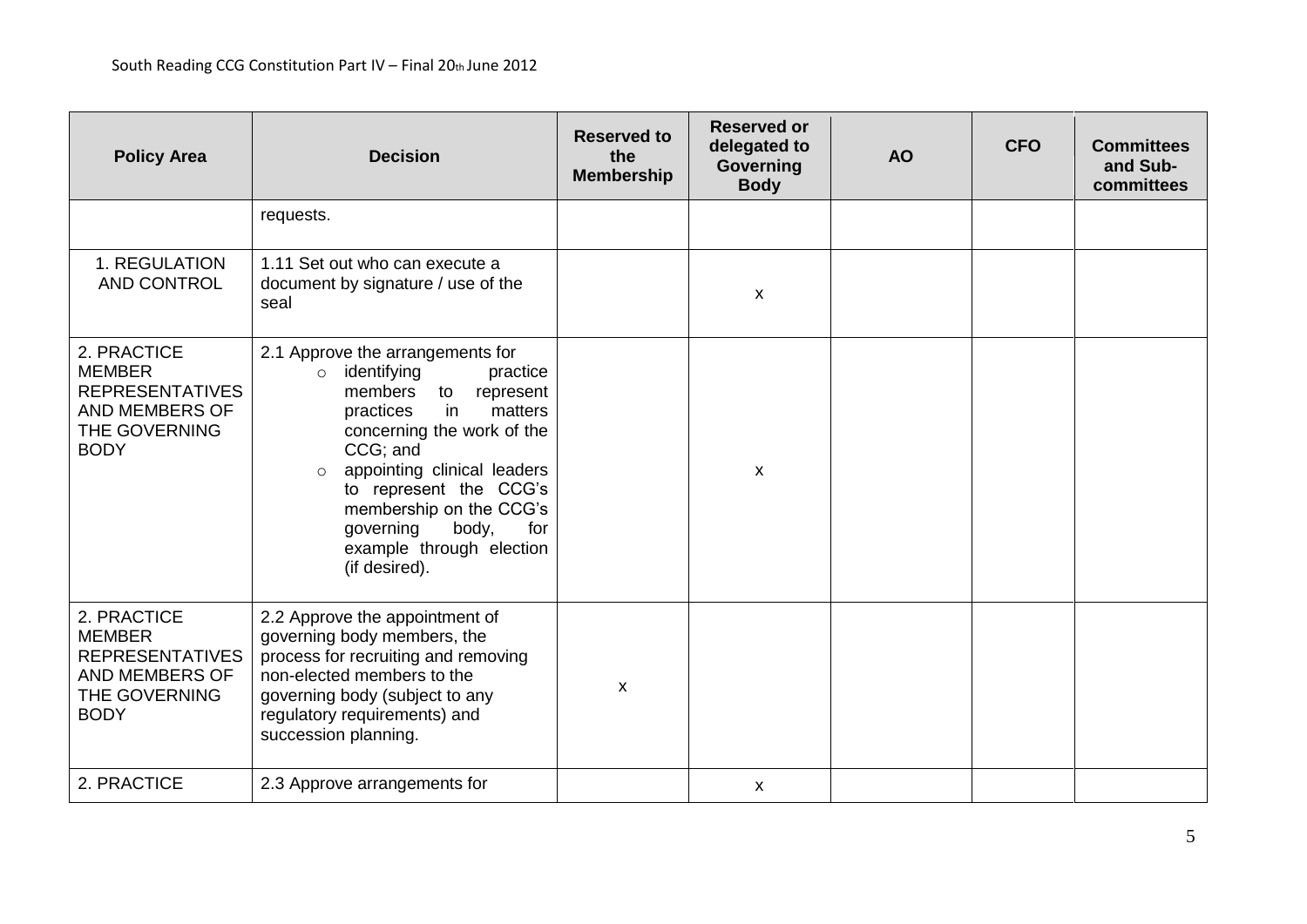| <b>Policy Area</b>                                                                        | <b>Decision</b>                                                                                                                                                                                                                      | <b>Reserved to</b><br>the<br><b>Membership</b> | <b>Reserved or</b><br>delegated to<br>Governing<br><b>Body</b> | <b>AO</b> | <b>CFO</b> | <b>Committees</b><br>and Sub-<br>committees |
|-------------------------------------------------------------------------------------------|--------------------------------------------------------------------------------------------------------------------------------------------------------------------------------------------------------------------------------------|------------------------------------------------|----------------------------------------------------------------|-----------|------------|---------------------------------------------|
| <b>MEMBER</b><br><b>REPRESENTATIVES</b><br>AND MEMBERS OF<br>THE GOVERNING<br><b>BODY</b> | identifying the CCG's proposed<br>accountable officer.                                                                                                                                                                               |                                                |                                                                |           |            |                                             |
| 3. STRATEGY AND<br><b>PLANNING</b>                                                        | 3.1 Agree the vision, values and<br>overall strategic direction of the CCG.                                                                                                                                                          | X                                              |                                                                |           |            |                                             |
| 3. STRATEGY AND<br><b>PLANNING</b>                                                        | 3.2 Approval of the CCG's operating<br>structure.                                                                                                                                                                                    | X                                              |                                                                |           |            |                                             |
| 3. STRATEGY AND<br><b>PLANNING</b>                                                        | 3.3 Approval of the CCG's<br>commissioning plan.                                                                                                                                                                                     | X                                              |                                                                |           |            |                                             |
| 3. STRATEGY AND<br><b>PLANNING</b>                                                        | 3.4 Approval of the CCG's corporate<br>budgets that meet the financial duties<br>as set out in section 5.3 of the main<br>body of the constitution                                                                                   | X                                              |                                                                |           |            |                                             |
| 3. STRATEGY AND<br><b>PLANNING</b>                                                        | 3.5 Approval of variations to the<br>approved budget where variation<br>would have a significant impact on<br>the overall approved levels of income<br>and expenditure or the CCG's ability<br>to achieve its agreed strategic aims. | X                                              |                                                                |           |            |                                             |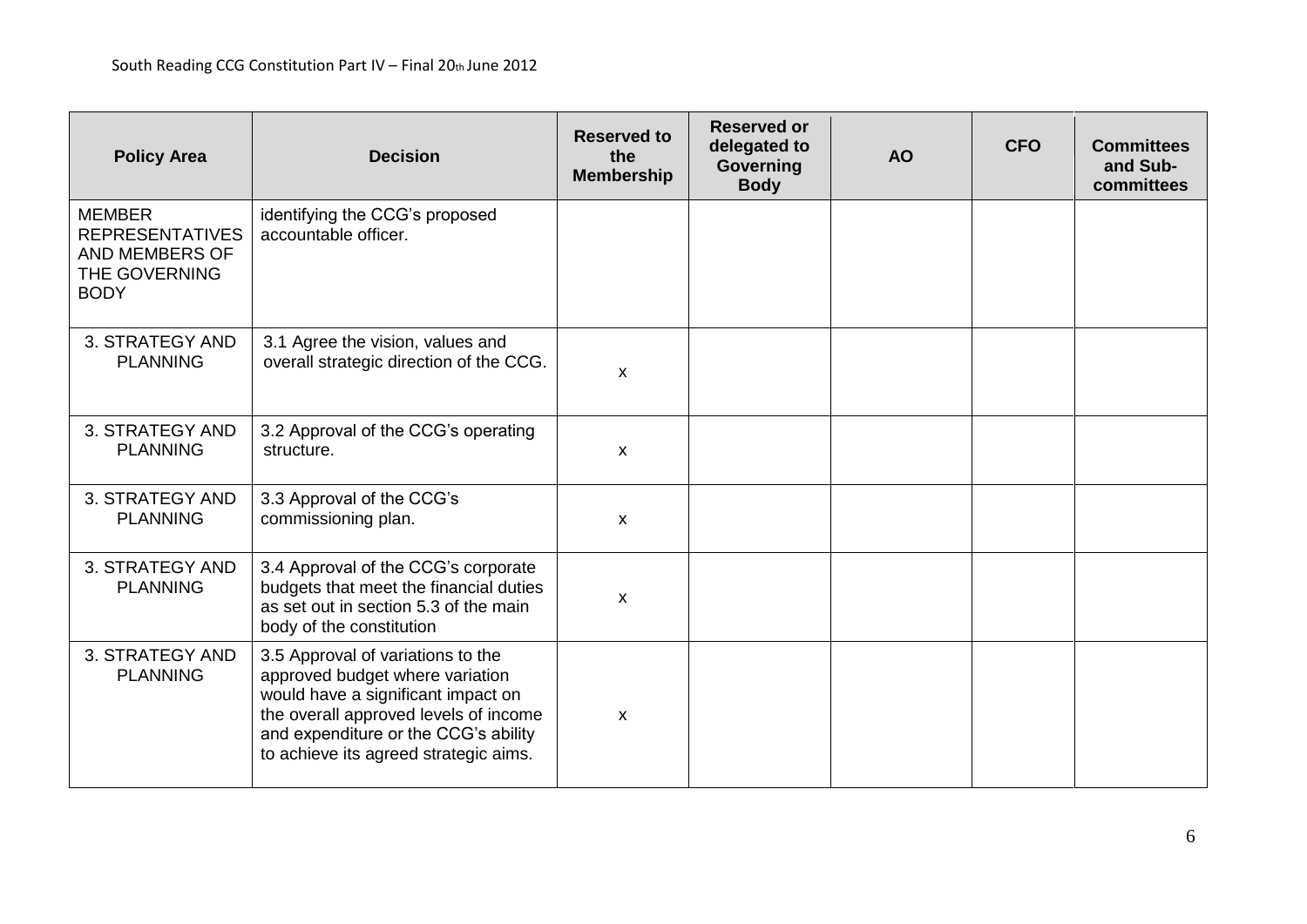| <b>Policy Area</b>                                 | <b>Decision</b>                                                                                                                                                                                                                                   | <b>Reserved to</b><br>the<br><b>Membership</b> | <b>Reserved or</b><br>delegated to<br>Governing<br><b>Body</b> | <b>AO</b>                 | <b>CFO</b> | <b>Committees</b><br>and Sub-<br>committees |
|----------------------------------------------------|---------------------------------------------------------------------------------------------------------------------------------------------------------------------------------------------------------------------------------------------------|------------------------------------------------|----------------------------------------------------------------|---------------------------|------------|---------------------------------------------|
| 4. ANNUAL<br><b>REPORTS AND</b><br><b>ACCOUNTS</b> | 4.1 Approval of the CCG's annual<br>report and annual accounts.                                                                                                                                                                                   | X                                              |                                                                |                           |            |                                             |
| 4. ANNUAL<br><b>REPORTS AND</b><br><b>ACCOUNTS</b> | 4.2 Approval of the arrangements for<br>discharging the CCG's statutory<br>financial duties.                                                                                                                                                      |                                                | $\boldsymbol{\mathsf{X}}$                                      |                           |            |                                             |
| 5. HUMAN<br><b>RESOURCES</b>                       | 5.1 Approve the terms and<br>conditions, remuneration and<br>travelling or other allowances for<br>governing body members, including<br>pensions and gratuities.                                                                                  |                                                |                                                                |                           |            | Remuneration<br>Committee                   |
| 5. HUMAN<br><b>RESOURCES</b>                       | 5.2 Approve terms and conditions of<br>employment for all employees of the<br>CCG including, pensions,<br>remuneration, fees and travelling or<br>other allowances payable to<br>employees and to other persons<br>providing services to the CCG. |                                                |                                                                |                           |            | Remuneration<br>Committee                   |
| 5. HUMAN<br><b>RESOURCES</b>                       | 5.3 Determine the terms and<br>conditions of employment for<br>employees of the CCG which are not                                                                                                                                                 |                                                |                                                                | $\boldsymbol{\mathsf{x}}$ |            |                                             |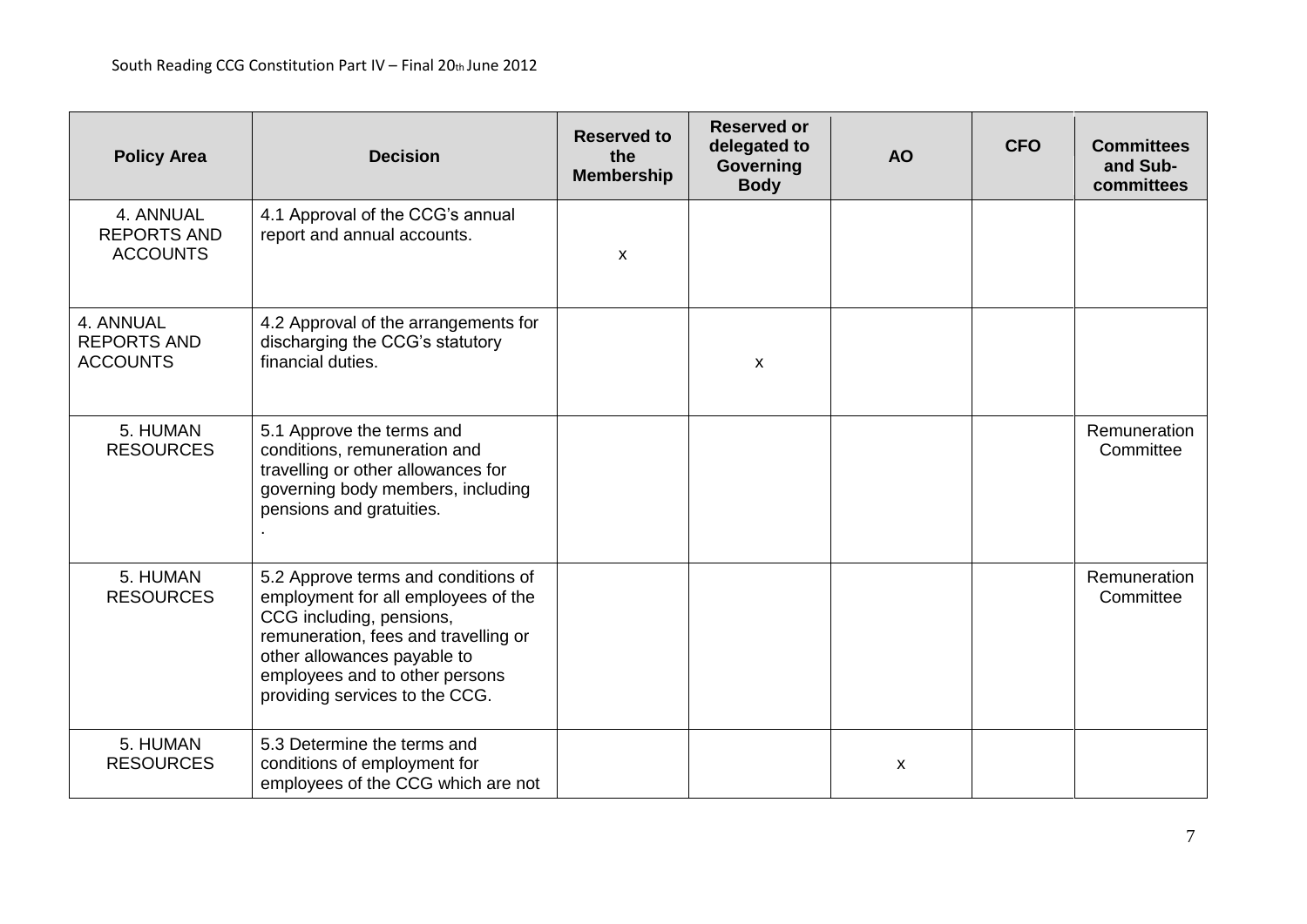| <b>Policy Area</b>           | <b>Decision</b>                                                                                                                                                                                                                                | <b>Reserved to</b><br>the<br><b>Membership</b> | <b>Reserved or</b><br>delegated to<br>Governing<br><b>Body</b> | <b>AO</b> | <b>CFO</b> | <b>Committees</b><br>and Sub-<br>committees |
|------------------------------|------------------------------------------------------------------------------------------------------------------------------------------------------------------------------------------------------------------------------------------------|------------------------------------------------|----------------------------------------------------------------|-----------|------------|---------------------------------------------|
|                              | required to be considered and<br>approved by the Remuneration<br>Committee                                                                                                                                                                     |                                                |                                                                |           |            |                                             |
| 5. HUMAN<br><b>RESOURCES</b> | 5.4 Determine pensions,<br>remuneration, fees and allowances<br>payable to employees and to other<br>persons providing services to the<br>CCG.                                                                                                 |                                                |                                                                |           |            | Remuneration<br>Committee                   |
| 5. HUMAN<br><b>RESOURCES</b> | 5.5 Recommend pensions,<br>remuneration, fees and allowances<br>payable to employees and to other<br>persons providing services to the<br>CCG. which are not required to be<br>considered and approved by the<br><b>Remuneration Committee</b> |                                                |                                                                | X         |            |                                             |
| 5. HUMAN<br><b>RESOURCES</b> | 5.6 Approve disciplinary<br>arrangements for employees,<br>including the accountable officer<br>(where he/she is an employee or<br>member of the clinical commissioning<br>CCG) and for other persons working<br>on behalf of the CCG.         |                                                | $\mathsf{x}$                                                   |           |            |                                             |
| 5. HUMAN<br><b>RESOURCES</b> | 5.7 Review disciplinary arrangements<br>where the accountable officer is an<br>employee or member of another                                                                                                                                   |                                                | $\mathsf{x}$                                                   |           |            |                                             |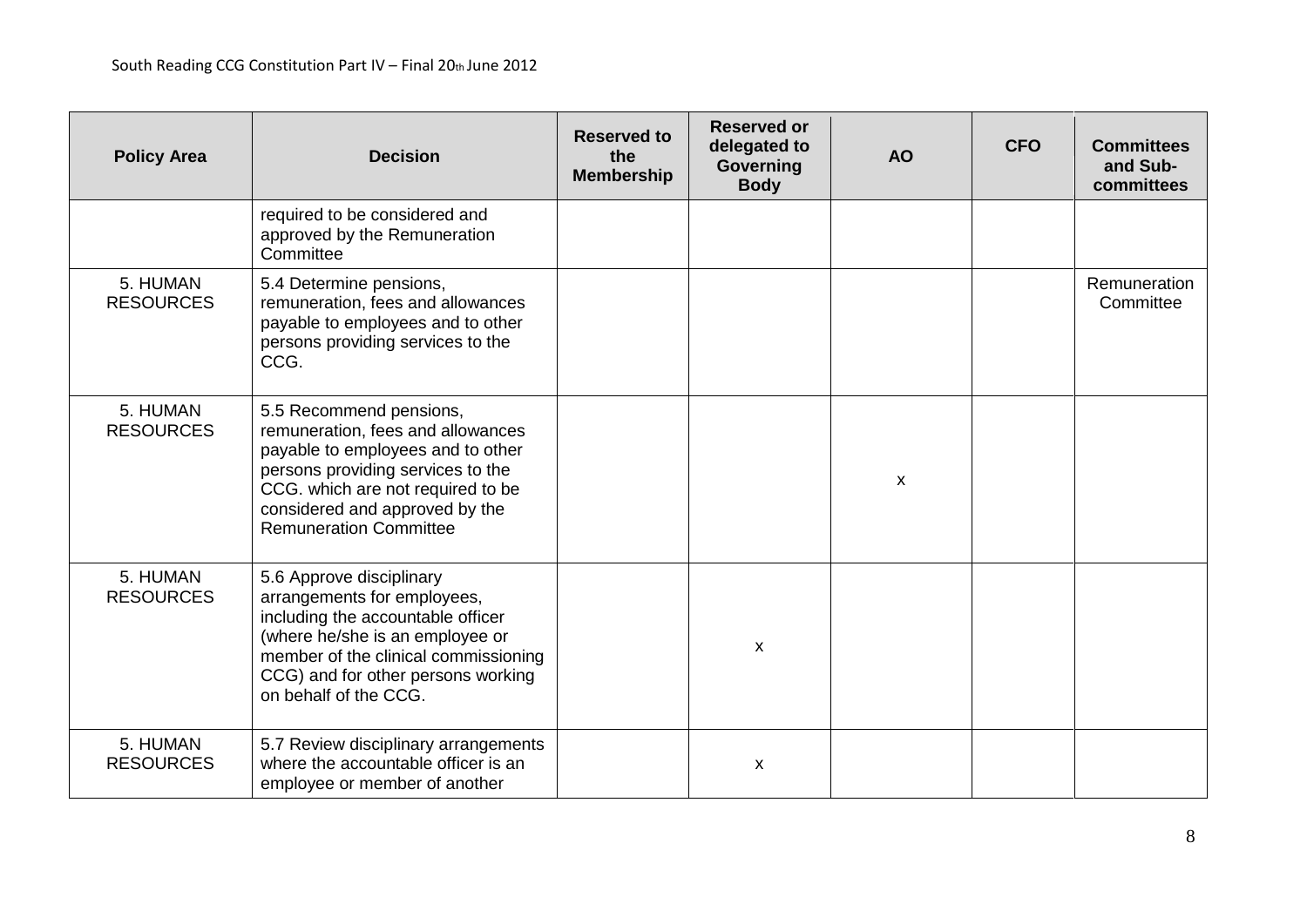| <b>Policy Area</b>              | <b>Decision</b>                                                                                                                                                                                                   | <b>Reserved to</b><br>the<br><b>Membership</b> | <b>Reserved or</b><br>delegated to<br>Governing<br><b>Body</b> | <b>AO</b> | <b>CFO</b> | <b>Committees</b><br>and Sub-<br>committees |
|---------------------------------|-------------------------------------------------------------------------------------------------------------------------------------------------------------------------------------------------------------------|------------------------------------------------|----------------------------------------------------------------|-----------|------------|---------------------------------------------|
|                                 | clinical commissioning CCG                                                                                                                                                                                        |                                                |                                                                |           |            |                                             |
| 5. HUMAN<br><b>RESOURCES</b>    | 5.8 Approval of the arrangements for<br>discharging the CCG's statutory<br>duties as an employer.                                                                                                                 |                                                | X                                                              |           |            |                                             |
| 5. HUMAN<br><b>RESOURCES</b>    | 5.9 Approve human resources<br>policies for employees and for other<br>persons working on behalf of the<br><b>CCG</b>                                                                                             |                                                | X                                                              |           |            |                                             |
| 6. QUALITY AND<br><b>SAFETY</b> | 6.1 Approve arrangements, including<br>supporting policies, to minimise<br>clinical risk, maximise patient safety<br>and to secure continuous<br>improvement in quality and patient<br>outcomes.                  |                                                | X                                                              |           |            |                                             |
| 6. QUALITY AND<br><b>SAFETY</b> | 6.2 Approve arrangements for<br>supporting the NHS Commissioning<br>Board in discharging its<br>responsibilities in relation to securing<br>continuous improvement in the quality<br>of general medical services. |                                                | X                                                              |           |            |                                             |
| 6. QUALITY AND<br><b>SAFETY</b> | 6.3 Approve arrangements, including<br>supporting policies, to ensure the<br>CCG fulfils its statutory duties with                                                                                                |                                                | X                                                              |           |            |                                             |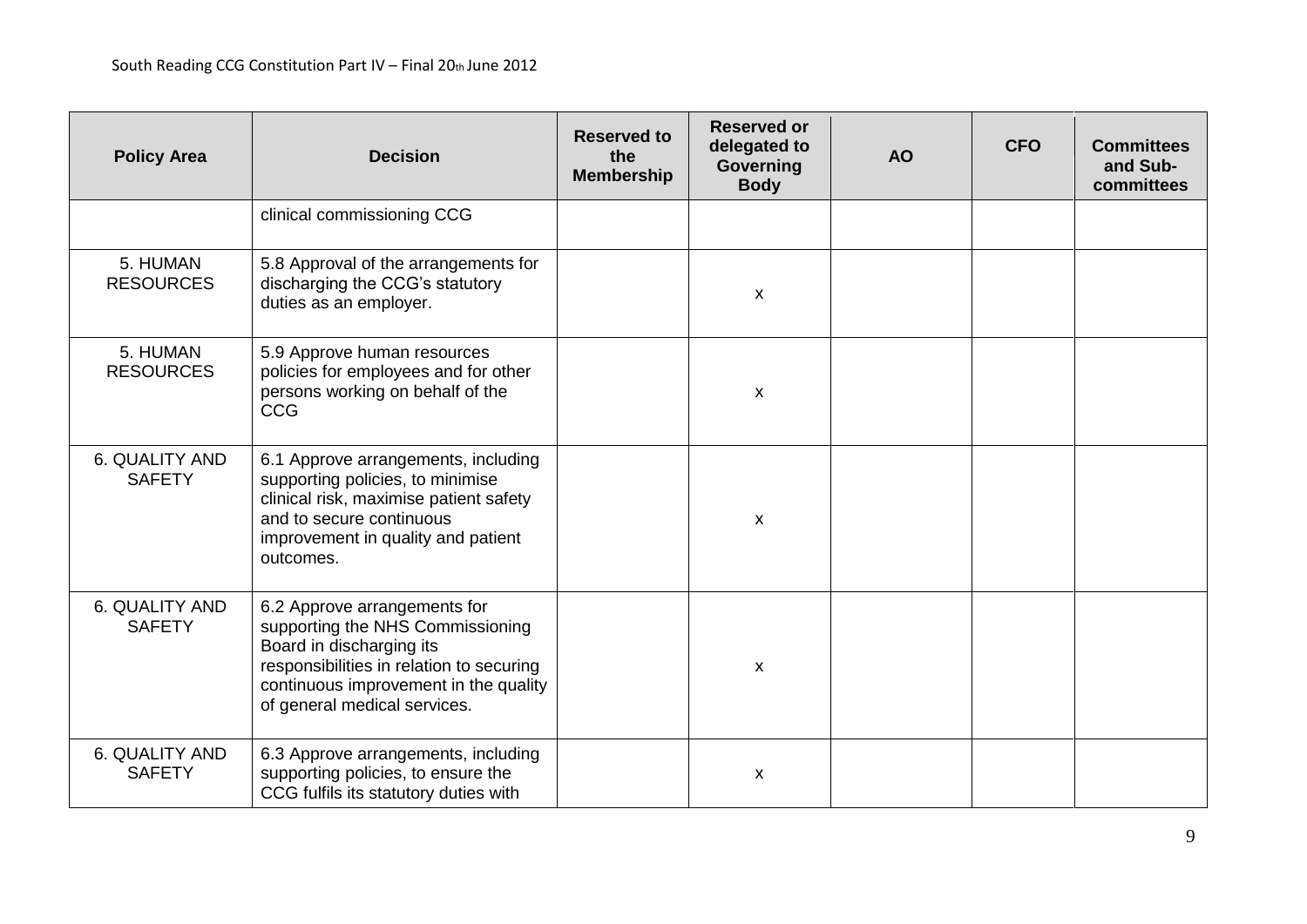| <b>Policy Area</b>                                     | <b>Decision</b>                                                                                                                                                                                                                                                 | <b>Reserved to</b><br>the<br><b>Membership</b> | <b>Reserved or</b><br>delegated to<br>Governing<br><b>Body</b> | <b>AO</b> | <b>CFO</b> | <b>Committees</b><br>and Sub-<br>committees |
|--------------------------------------------------------|-----------------------------------------------------------------------------------------------------------------------------------------------------------------------------------------------------------------------------------------------------------------|------------------------------------------------|----------------------------------------------------------------|-----------|------------|---------------------------------------------|
|                                                        | regards to Safeguarding Children and<br><b>Adults</b>                                                                                                                                                                                                           |                                                |                                                                |           |            |                                             |
| 6. QUALITY AND<br><b>SAFETY</b>                        | 6.4 Approve arrangements, including<br>supporting policies, to ensure the<br>CCG fulfils its statutory duties with<br>regards to Equality                                                                                                                       |                                                | X                                                              |           |            |                                             |
| 7. OPERATIONAL<br><b>AND RISK</b><br><b>MANAGEMENT</b> | 7.1 Approve an operational scheme<br>of delegation recommended by the<br>AO that sets out who has<br>responsibility for operational<br>decisions within the CCG.                                                                                                |                                                | $\mathsf{x}$                                                   |           |            |                                             |
| 7. OPERATIONAL<br><b>AND RISK</b><br><b>MANAGEMENT</b> | 7.1 Approve the CCG's counter fraud<br>and security management<br>arrangements                                                                                                                                                                                  |                                                | $\pmb{\times}$                                                 |           |            |                                             |
| 7. OPERATIONAL<br><b>AND RISK</b><br><b>MANAGEMENT</b> | 7.2 Approval of the CCG's risk<br>management arrangements.                                                                                                                                                                                                      |                                                | X                                                              |           |            |                                             |
| 7. OPERATIONAL<br><b>AND RISK</b><br><b>MANAGEMENT</b> | 7.3 Approve arrangements for risk<br>sharing and or risk pooling with other<br>organisations (for example<br>arrangements for pooled funds with<br>other clinical commissioning CCGs or<br>pooled budget arrangements under<br>section 75 of the NHS Act 2006). |                                                | X                                                              |           |            |                                             |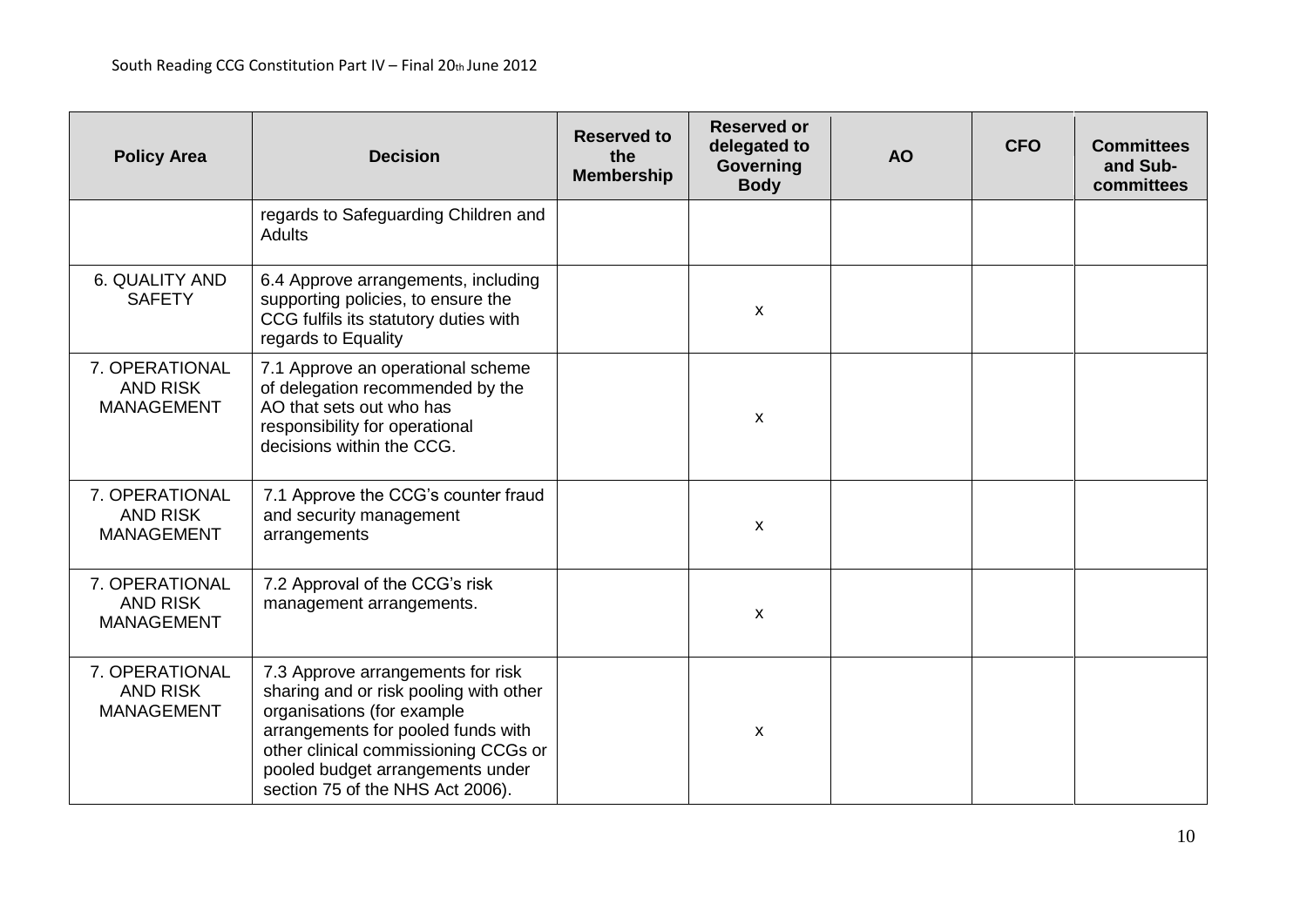| <b>Policy Area</b>                                     | <b>Decision</b>                                                                                                                                                                            | <b>Reserved to</b><br>the<br><b>Membership</b> | <b>Reserved or</b><br>delegated to<br><b>Governing</b><br><b>Body</b> | <b>AO</b>                                            | <b>CFO</b> | <b>Committees</b><br>and Sub-<br>committees |
|--------------------------------------------------------|--------------------------------------------------------------------------------------------------------------------------------------------------------------------------------------------|------------------------------------------------|-----------------------------------------------------------------------|------------------------------------------------------|------------|---------------------------------------------|
|                                                        |                                                                                                                                                                                            |                                                |                                                                       |                                                      |            |                                             |
| 7. OPERATIONAL<br><b>AND RISK</b><br><b>MANAGEMENT</b> | 7.4 Approval of a comprehensive<br>system of internal control, including<br>budgetary control, that underpin the<br>effective, efficient and economic<br>operation of the CCG              |                                                | X                                                                     |                                                      |            |                                             |
| 7. OPERATIONAL<br><b>AND RISK</b><br><b>MANAGEMENT</b> | 7.5 Approve proposals for action on<br>litigation against or on behalf of the<br>clinical commissioning CCG.                                                                               |                                                | X                                                                     |                                                      |            |                                             |
| 7. OPERATIONAL<br><b>AND RISK</b><br><b>MANAGEMENT</b> | 7.6 Approve the CCG's<br>arrangements for business continuity<br>and emergency planning.                                                                                                   |                                                | $\boldsymbol{\mathsf{X}}$                                             |                                                      |            |                                             |
| 7. OPERATIONAL<br><b>AND RISK</b><br><b>MANAGEMENT</b> | 7.7 Approve the CCG's arrangements<br>for handling complaints.                                                                                                                             |                                                | X                                                                     |                                                      |            |                                             |
| 8. INFORMATION<br><b>GOVERNANCE</b>                    | 8.1 Approval of the arrangements for<br>ensuring appropriate and safekeeping<br>and confidentiality of records and for<br>the storage, management and<br>transfer of information and data. |                                                | X                                                                     |                                                      |            |                                             |
| 9. TENDERING AND<br><b>CONTRACTING</b>                 | 9.1 Approval of the CCG's contracts<br>for any commissioning support.                                                                                                                      |                                                |                                                                       | $\mathsf{x}$<br>Subject to<br>Scheme of<br>Financial |            |                                             |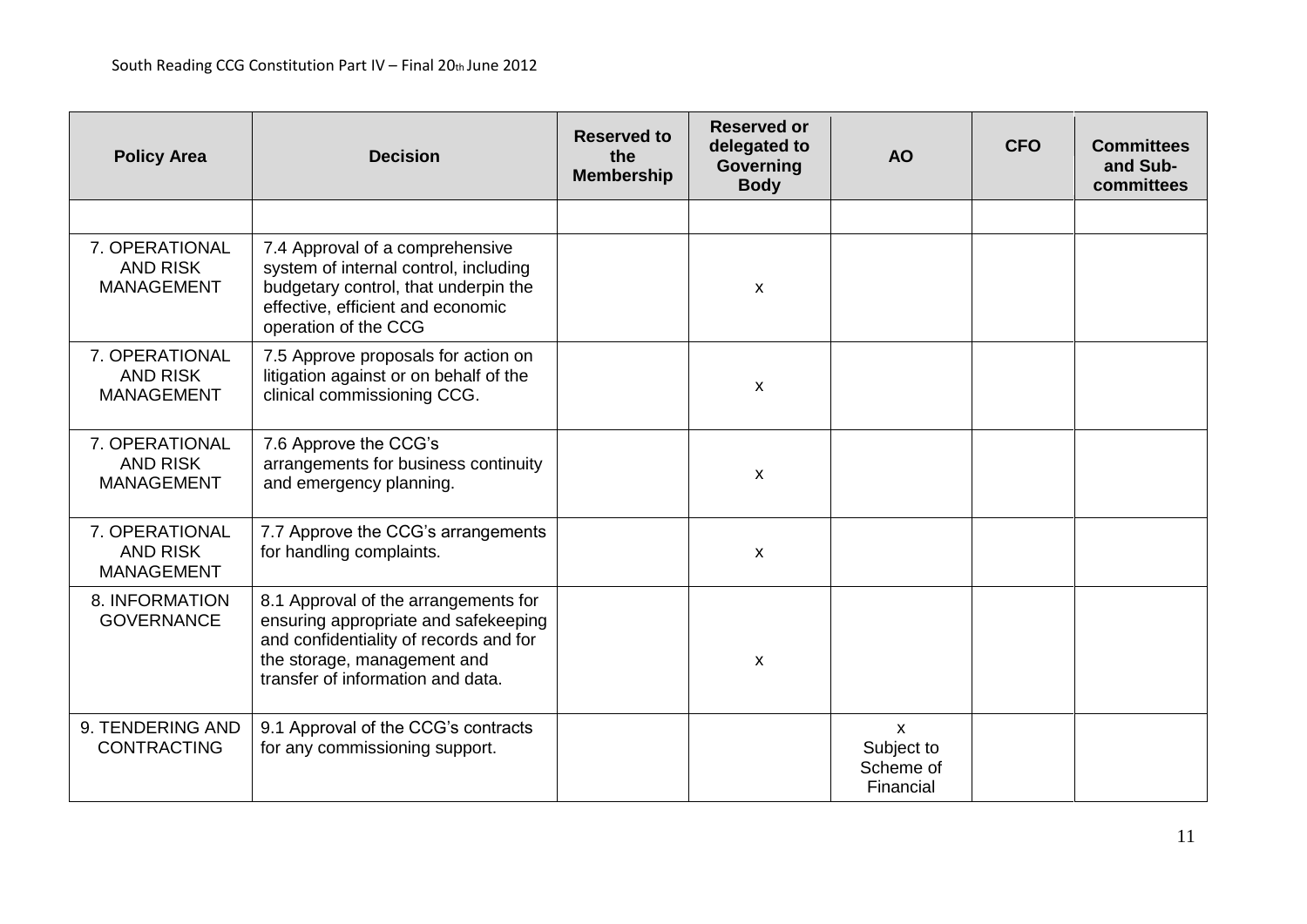| <b>Policy Area</b>                                                                                        | <b>Decision</b>                                                                                                                                                                                                                                                                                                                                                    | <b>Reserved to</b><br>the<br><b>Membership</b> | <b>Reserved or</b><br>delegated to<br><b>Governing</b><br><b>Body</b> | <b>AO</b>                                                          | <b>CFO</b> | <b>Committees</b><br>and Sub-<br>committees |
|-----------------------------------------------------------------------------------------------------------|--------------------------------------------------------------------------------------------------------------------------------------------------------------------------------------------------------------------------------------------------------------------------------------------------------------------------------------------------------------------|------------------------------------------------|-----------------------------------------------------------------------|--------------------------------------------------------------------|------------|---------------------------------------------|
|                                                                                                           |                                                                                                                                                                                                                                                                                                                                                                    |                                                |                                                                       | Delegation                                                         |            |                                             |
| 9. TENDERING AND<br><b>CONTRACTING</b>                                                                    | 9.2 Approval of the CCG's contracts<br>for corporate support (for example<br>finance provision).                                                                                                                                                                                                                                                                   |                                                |                                                                       | $\mathsf{x}$<br>Subject to<br>Scheme of<br>Financial<br>Delegation |            |                                             |
| 10. PARTNERSHIP<br><b>WORKING</b>                                                                         | 10.1 Approve decisions that individual<br>members or employees of the CCG<br>participating in joint arrangements on<br>behalf of the CCG can make.<br>Consider and approve<br>recommendations made in joint<br>committees under the Federation<br>MoU.                                                                                                             |                                                | $\boldsymbol{\mathsf{x}}$                                             |                                                                    |            |                                             |
| 10. PARTNERSHIP<br><b>WORKING</b>                                                                         | 10.2 Approve decisions delegated to<br>joint committees established under<br>section 75 of the 2006 Act.                                                                                                                                                                                                                                                           |                                                | X                                                                     |                                                                    |            |                                             |
| 11.<br><b>COMMISSIONING</b><br><b>AND</b><br><b>CONTRACTING</b><br><b>FOR CLINICAL</b><br><b>SERVICES</b> | 11.1 Approval of the arrangements<br>for discharging the CCG's statutory<br>duties associated with its<br>commissioning functions, including<br>but not limited to promoting the<br>involvement of each patient, patient<br>choice, reducing inequalities,<br>improvement in the quality of<br>services, obtaining appropriate advice<br>and public engagement and |                                                | X                                                                     |                                                                    |            |                                             |